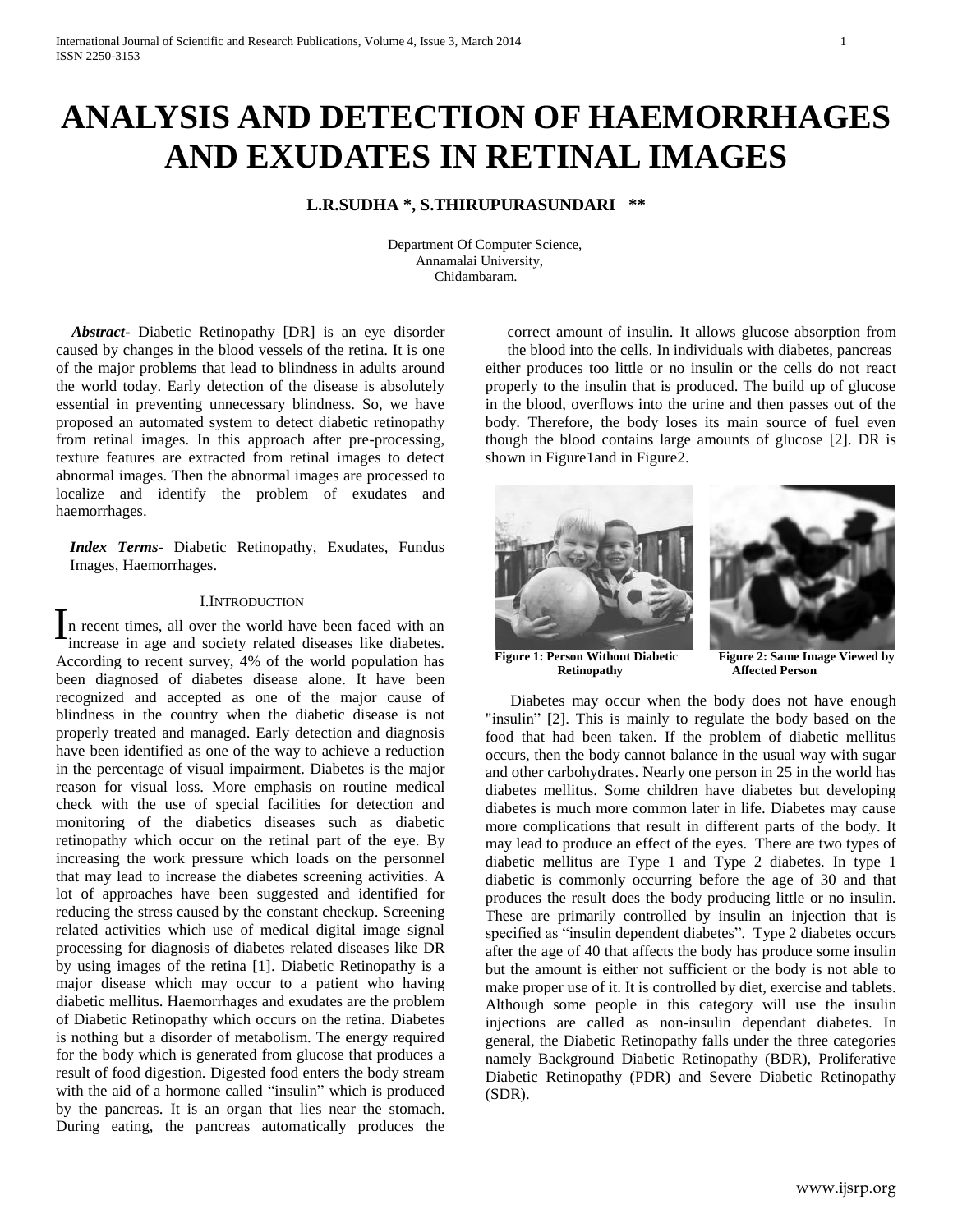In BDR phase, the arteries in the retina become weakened and leak forming small dot as haemorrhages. This leaking vessel often leads to swelling in the retina and cause decreased vision.

In the PDR phase, circulation problems cause areas of the retina to become oxygen-deprived or ischemic. New fragile is generated on vessels that develop as the circulatory system. This attempts to maintain adequate oxygen levels with in the retina. Hence, this phenomenon is called neovascularisation. Blood can leak into the retina and vitreous region. This leads to spot or floaters of decreased vision.

In the SDR phase, this disease generates the abnormal blood vessel growth and scar tissue. It may cause serious problems such as retinal detachment, glaucoma and gradual loss of vision.

Haemorrhages are one of the diabetic retinopathy diseases which affect the retinal part. It Occurs in the deeper layers of the retina and are often called 'blot' haemorrhages because of their round shape. Abnormal new blood vessels (neovascularisation) form at the back of the eye as a part of Proliferative Diabetic Retinopathy (PDR). It can burst and bleed (i.e., vitreous haemorrhage). Hence the new blood vessels are weak that causes blur vision. A retinal hemorrhage can be caused hypertension, retinal vein occlusion (a blockage of a retinal vein), or diabetes mellitus (which causes small fragile in blood vessels which are easily damaged).

Exudates are also a diabetic disease which affects the retina. There consist of a tiny swellings in the blood vessel walls. These blebs (micro aneurysms) appear as small red dots on the retina [3]. There are tiny yellow patches of hard exudates (fats from the blood) on the retina. Exudates are classified into two types Hard Exudates and Soft Exudates. Hard Exudates are appearing as bright yellow regions. Soft Exudates or cotton-wool spots which looks like gray - white fuzzy appearance. The haemorrhages and exudates are shown in Figure 3 and Figure 4.



**Figure 3: Haemorrhages** Figure 4: Exudates

In this paper, we analyze and detect the diseases of retina which is come under the category of diabetic retinopathy that are haemorrhages and exudates. In Section I describe the brief introduction about the diabetics and its diseases. Proposed System detail is shown in Section II, Modules of my automated system are presented in Section III, In Section IV specify the experimental results, Performance measures are shown in Section V and Section VI gives a brief conclusion of this paper.

### II. PROPOSED SYSTEM

We have proposed an automated system for classifying the type of retinal diseases by using KNN classifier technique. The main goal of the proposed system is to automatically classify haemorrhages and exudates diseases. The input retinal images are taken from MESSIDOR database which is given as input to the pre-processing. After pre-processing, the features are extracted. K Nearest Neighbour classifier is used to classify the retinal images are normal or abnormal. Then the normal images are taken out and only concentrate on the abnormal images. Once again to extract the features from the abnormal images and then KNN classifier is used to classify these retinal images does contain haemorrhages or exudates problem. Block diagram of the proposed system is shown in Figure 5.



**Figure 5: Block Diagram of the Proposed System**

#### III. MODULES

Our proposed system consists of three modules which are A) Pre-processing the retinal image, B) Feature Extraction and C) Classify the output by KNN classifier technique.

## **A. Pre-processing**

The input of the automated system is color fundus retinal image which is taken from MESSIDOR database. This stage corrects the problem of illumination variation during the pictures are taken [4] and [5]. The following pre-processing steps in my automated system consist of are:

### **i) Resizing the retinal gray images**

The input retinal images are resized into small images. It is mainly to avoid overloading and time consumption.

#### **ii) Color to gray scale conversion**

To convert RGB colour fundus images into gray conversion. **iii) Median Filter**

The median filter is a nonlinear filter, which can reduce impulsive distortions in an image and without too much distortion to the edges of such an image. It is an effective method that of suppressing isolated noise without blurring sharp edges.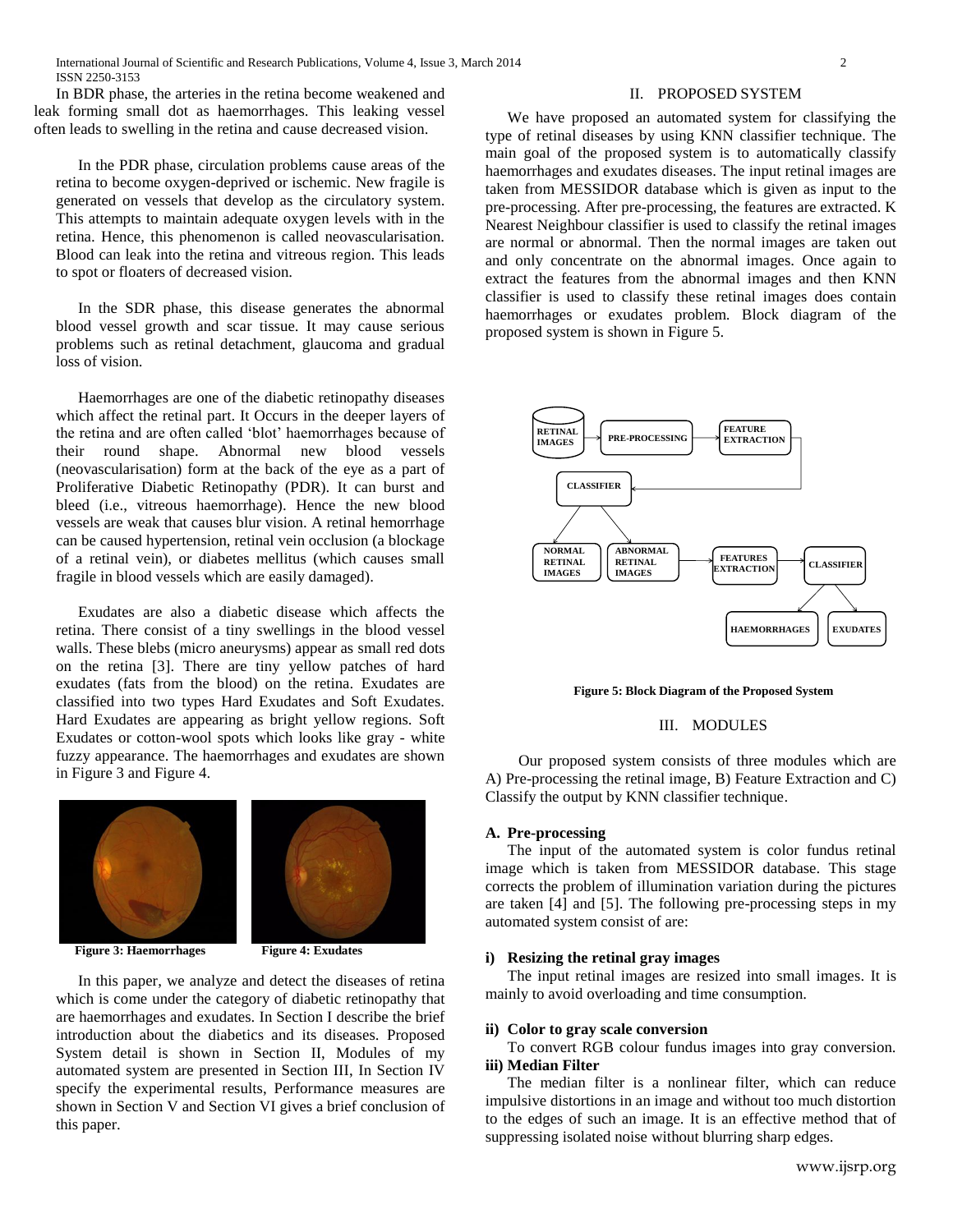Median filtering operation replaces a pixel by the median of all pixels in the neighborhood of small sliding window. The advantage of a median filter is that it is very robust and has the capability to filter only outliers. Noisy pixels are appeared with the background information. Hence we need to remove noisy pixels before contrast enhancement by using a median filter.

## **iii) Adaptive histogram technique**

After gray-level conversion, adaptive histogram is used to enhance the "contrast" and to improve the quality of retinal image. One of the problems associated with fundus images is uneven illumination. Some areas of the fundus images are appear as brighter than the other. At the centre of the image are always well illuminated. Hence, it appears very bright while they far away from the poorly illuminated region and also appear as very dark. If the illumination decreases then the distance form the centre of the images are also increases. Many methods were tried to resolving this problem of uneven illumination, among which is the use of Adaptive Histogram Equalization Method (AHEM). AHEM gives better performance, higher processing speed and work well for all images are of different sizes, hence the reason for it being used as method of correcting un-even illumination. A variant of adaptive histogram equalization called Contrast Limited Adaptive Histogram Equalization (CLAHE). Images processed with CLAHE are of more natural appearance and facilitate the comparison of different areas of an image. To enhances the contrast of the grey scale images by transforming the values using contrast-limited adaptive histogram equalization (CLAHE). The main objective of this method is to define a point transformation within a local fairly large window. By assuming the assumption of intensity value within it is a stoical representation of local distribution of intensity value of the whole image. The local window is assumed to be unaffected by the gradual variation of intensity between the image centers and edges. The point transformation distribution is localized around the mean intensity of the window and it covers the entire intensity range of the image. Consider a running sub image W of N X N pixels centered on a pixel  $P(i,j)$ , the image is filtered to produced another sub image P of (N X N) pixels according to the equation below,

$$
P_n = 255 \left( \frac{\left[ \emptyset_W(P) - \emptyset_W(min) \right]}{\left[ \emptyset_W(max) - \emptyset_W(min) \right]} \right) \tag{1}
$$

where max and min are the maximum and minimum intensity in the whole image and  $P_n$  specifies the number of pixels.

#### **B) Feature Extraction**

In feature extraction, Texture analysis used to extract feature values from the input images. These features are used to attempts quantify intuitive qualities that are described in terms of rough, smooth and silky as a function of spatial variation are shown in pixel intensities [6]. Texture analysis can be helpful when objects in an image are more characterized by texture than by intensity. It consists of entropy, entropy filter, gray level co-occurrence matrix, range

filter and standard deviation filter. The sample feature values are shown in table 1.

# **i) Entropy**

Entropy is a statistical one which measures the randomness. It is used to characterize the texture of the input image. Syntax and formula for the entropy is shown below, the entropy formula is shown in equation 2.

$$
H = \sum_{k=0}^{M-1} P_k \log_2(P_k)
$$
 (2)

Where *M* is the number of grey levels and  $p_k$  is the probability associated with grey level *k*.

#### **ii) Entropy Filter**

Entropy filter specifies the local entropy of the gray scale images. It performs entropy filtering function for all the input images. This filter is used to create a texture for an image. The entropy filter returns an array where each output pixel contains the entropy value of the 9-by-9 neighborhood around the corresponding pixel in the input image.

#### **iii) Range Filter**

Range Filter is found out the local range of the gray scale images. Mat lab function of range filter is used to generate ranges for the input images. It returns each output pixel that contains the range value which is greater value – smaller value find for every 3-by-3 neighborhood around the corresponding pixel in the input image.

# **iv) Standard Deviation Filter**

Standard Deviation Filter calculates the local standard deviation for the input images. Standard Deviation Filter function is used from mat lab which returns each output pixel contains the standard deviation of the 3-by-3 neighborhood around the corresponding pixel in the input image.

| s.no         | <b>Entropy</b> | <b>Entropy</b><br>filter | Range filter | <b>Standard</b><br>deviation<br>filter |
|--------------|----------------|--------------------------|--------------|----------------------------------------|
| 1            | 4.6221         | 2.6765                   | 13.4905      | 4.9812                                 |
| $\mathbf{2}$ | 5.1892         | 2.7745                   | 16.5111      | 6.0997                                 |
| 3            | 5.1502         | 2.7475                   | 16.8775      | 6.2220                                 |
| 4            | 4.4395         | 2.4714                   | 13.6801      | 5.0616                                 |
| 5            | 4.6133         | 2.6296                   | 17.6331      | 6.5250                                 |

**Table 1: Features Extracted**

# **C) KNN Classifier**

KNN stands for "K-Nearest Neighbour algorithm". It is one of the simplest but widely using machine learning algorithms. An object is classified by the "distance" from its neighbours, with the object being assigned to the class which is most common among its k distance-nearest neighbours [7]. If  $k = 1$ ,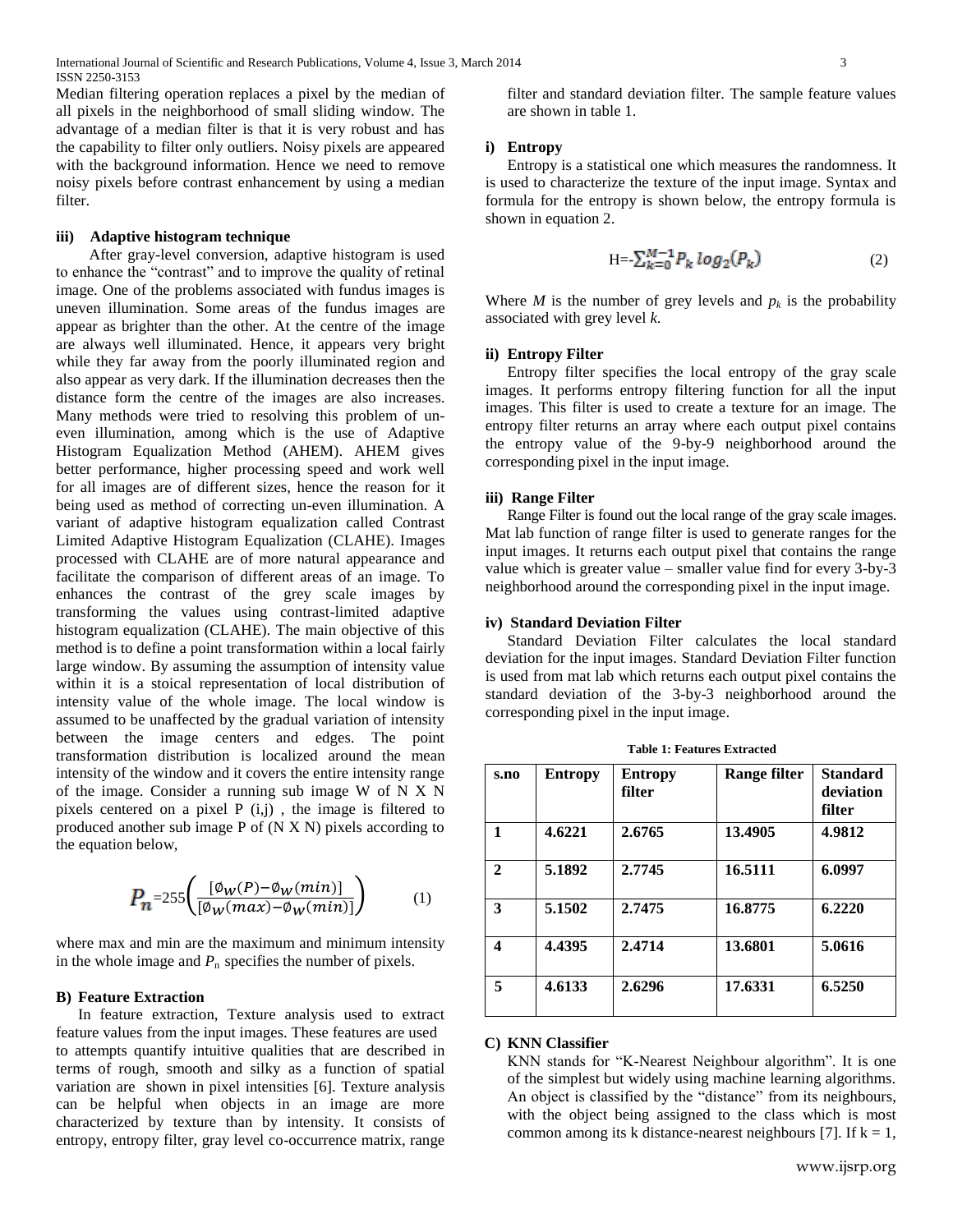the algorithm simply becomes nearest neighbour algorithm and the object is classified to the class of its nearest neighbour.We are also given a single number "k". This number decides how many neighbors (where neighbor are defined based on the distance metric) influence the classification. This is usually an odd number if the number of classes is 2. Distance is a key word in this algorithm, each object in the space is represented by position vectors in a multidimensional feature space. It is usual to use the Euclidean distance to calculate distance between two vector positions in the multidimensional space. Each of the training data consists of a set of vectors and class label associated with each vector. In the simplest case, it will be either  $+$  or  $-$  (for positive or negative classes). But KNN, can work equally well with arbitrary number of classes [8]. The advantages of KNN classifier are analytically tractable, simple implementation, nearly optimal in the large sample limit  $(N \rightarrow \infty)$ , lends itself very easily to parallel implementations and uses local information, which can yield highly adaptive behaviour and the disadvantages of KNN classifier are large storage requirements and computationally intensive recall. The KNN classifier example is shown in Figure 6.



 **Figure 6: KNN Classifier Example**

The test samples are taken as (red star) that should be classified either to the first class of yellow circle or to the second class of purple circle. If  $k = 3$  (solid line circle) which is assigned to the second class because there are 2 purple circles and only 1yellow circle inside the inner circle. If *k = 5* (dashed line circle) it is assigned to the first class (3 yellow circle vs. 2 purple circle inside the outer circle).

The training process for KNN consists only of storing the feature vectors and class labels of the training samples. One major problem to using this technique is the class with the more frequent training samples would dominate the prediction of the new vector, since them more likely to come up as the neighbour of the new vector due to their large number. Choosing an appropriate K is essential to make the classification more successful. For performance comparison by using KNN nearest neighbour class variation, we have calculated CCR, Specificity and Sensitivity. Chart 1 specifies the overall performance measures of three classes of KNN are K=1, K=3 and K=5. The accuracy of all classes is showing same result.



#### IV. EXPERIMENTAL RESULT & ANALYSIS

The grey colour fundus images were used in this experiment to detect the retinal images having Diabetic Retinopathy problem or not. We have taken 100 retinal images (70 normal images and 30 abnormal images) from MESSIDOR database for evaluating the proposed approach. We have trained KNN classifier by using 50 normal and 25 abnormal images. These images are classified by KNN classifier as normal or abnormal. After classify, to separate abnormal images for further process and then once again to extract the features for abnormal images. After feature extraction, KNN classifier is applied to classify the abnormal retinal images as haemorrhages or exudates. The experimental results are shown in Figure 7, Figure 8, Figure 9 and Figure 10.



**Figure 7: RGB Retinal Image Figure 8: Gray Image**



**Figure 9: Median Filter Figure 10: Adaptive Histogram Technique**